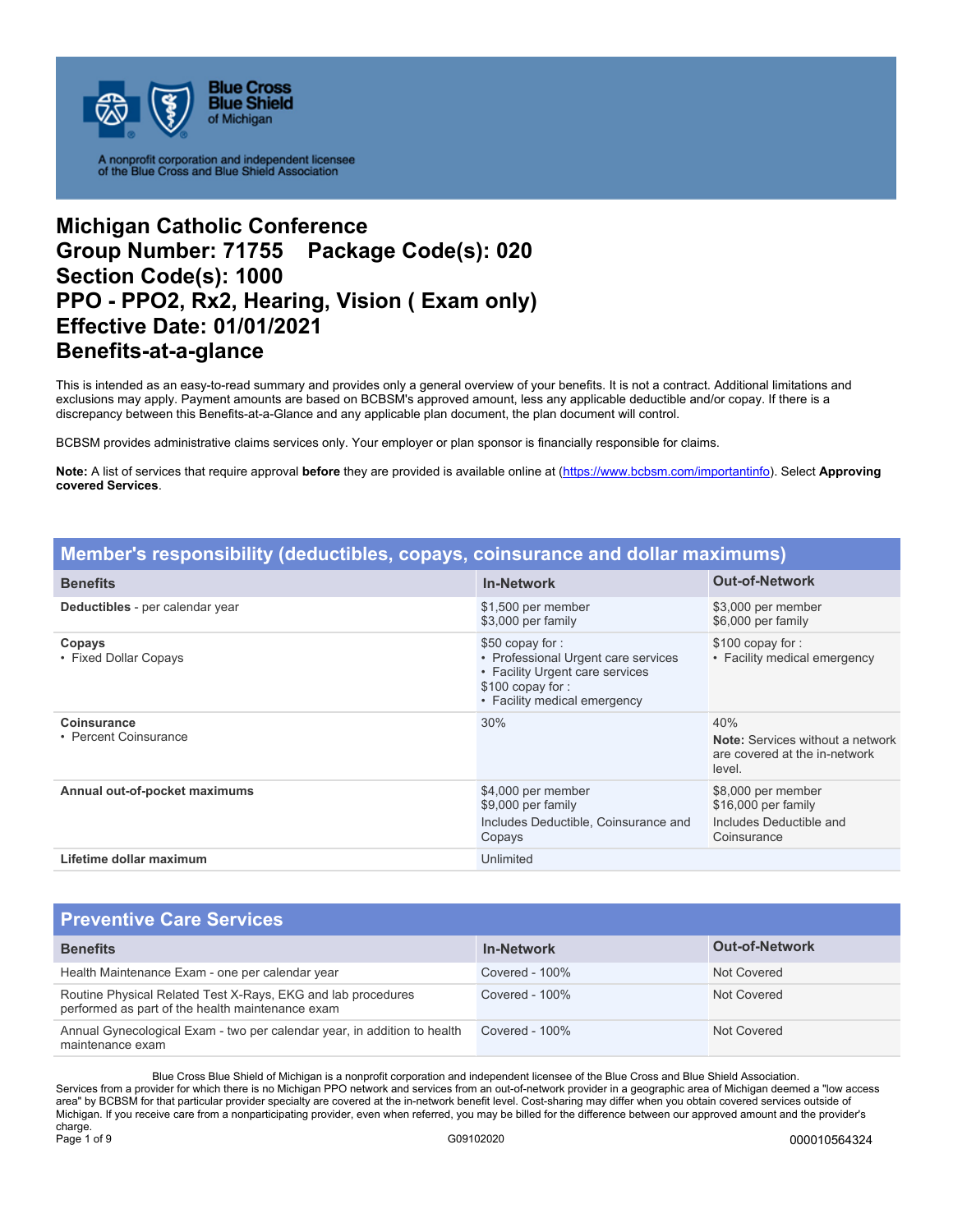| <b>Benefits</b>                                                                                                                                                                                                                                                                                                 | <b>In-Network</b> | <b>Out-of-Network</b>          |
|-----------------------------------------------------------------------------------------------------------------------------------------------------------------------------------------------------------------------------------------------------------------------------------------------------------------|-------------------|--------------------------------|
| Pap Smear Screening - one per calendar year                                                                                                                                                                                                                                                                     | Covered - 100%    | Not Covered                    |
| Mammography Screening - one per calendar year<br>includes 3D Mammography                                                                                                                                                                                                                                        | Covered - $100\%$ | Covered - 60% after deductible |
| Contraceptive Methods and Counseling                                                                                                                                                                                                                                                                            | Not Covered       | Not Covered                    |
| Prostate Specific Antigen (PSA) screening - one per calendar year                                                                                                                                                                                                                                               | Covered - $100\%$ | Not Covered                    |
| Endoscopic Exams - one per calendar year                                                                                                                                                                                                                                                                        | Covered - $100\%$ | Covered - 60% after deductible |
| Well Child Care<br>• 8 visits, birth through 12 months<br>• 6 visits, 13 months through 23 months<br>. 6 visits, 24 months through 35 months<br>• 2 visits, 36 months through 47 months<br>Visits beyond 47 months are limited to one per member per calendar year<br>under the health maintenance exam benefit | Covered - $100\%$ | Not Covered                    |
| Immunizations - pediatric and adult                                                                                                                                                                                                                                                                             | Covered - 100%    | Not Covered                    |

| <b>Physician Office Services</b>                                                                                              |                                |                                |
|-------------------------------------------------------------------------------------------------------------------------------|--------------------------------|--------------------------------|
| <b>Benefits</b>                                                                                                               | <b>In-Network</b>              | <b>Out-of-Network</b>          |
| Office Visits                                                                                                                 | Covered - 70% after deductible | Covered - 60% after deductible |
| Online Visits<br>Note: Services are payable when rendered through Blue Cross Online<br>Visits <sup>SM</sup> or BCBS providers | Covered - 70% after deductible | Covered - 60% after deductible |
| <b>Office Consultations</b>                                                                                                   | Covered - 70% after deductible | Covered - 60% after deductible |
| <b>Pre-Surgical Consultations</b>                                                                                             | Covered - $100\%$              | Covered - 60% after deductible |

| <b>Emergency Medical Care</b>                          |                                                                                                                         |                                                                |
|--------------------------------------------------------|-------------------------------------------------------------------------------------------------------------------------|----------------------------------------------------------------|
| <b>Benefits</b>                                        | <b>In-Network</b>                                                                                                       | <b>Out-of-Network</b>                                          |
| Hospital Emergency Room<br>Qualified medical emergency | Covered - 100% after \$100 copay; copay Covered - 100% after \$100<br>waived if admitted or for an accidental<br>injury | copay; copay waived if admitted<br>or for an accidental injury |
| Non-Emergency use of the Emergency Room                | Not Covered                                                                                                             | Not Covered                                                    |
| <b>Facility Urgent Care Services</b>                   | Covered - 100% after \$50 copay                                                                                         | Covered - 60% after deductible                                 |
| <b>Physician Urgent Care Services</b>                  | Covered - 100% after \$50 copay                                                                                         | Covered - 60% after deductible                                 |
| Ambulance Services - Medically Necessary Transport     | Covered - 70% after deductible                                                                                          | Covered - 70% after deductible                                 |

| <b>Diagnostic Services</b>                       |                                |                                |
|--------------------------------------------------|--------------------------------|--------------------------------|
| <b>Benefits</b>                                  | <b>In-Network</b>              | <b>Out-of-Network</b>          |
| MRI, MRA, PET and CAT Scans and Nuclear Medicine | Covered - 70% after deductible | Covered - 60% after deductible |
| Diagnostic Tests, X-rays, Laboratory & Pathology | Covered - 70% after deductible | Covered - 60% after deductible |
| Radiation Therapy and Chemotherapy               | Covered - 70% after deductible | Covered - 60% after deductible |

| <b>Maternity Services Provided by a Physician</b>                                                                                                                                                                                                                                                                |                   |                                |
|------------------------------------------------------------------------------------------------------------------------------------------------------------------------------------------------------------------------------------------------------------------------------------------------------------------|-------------------|--------------------------------|
| <b>Benefits</b>                                                                                                                                                                                                                                                                                                  | <b>In-Network</b> | <b>Out-of-Network</b>          |
| <b>Prenatal and Postnatal Care Visits</b>                                                                                                                                                                                                                                                                        | Covered - $100\%$ | Covered - 60% after deductible |
| Blue Cross Blue Shield of Michigan is a nonprofit corporation and independent licensee of the Blue Cross and Blue Shield Association.<br>Services from a provider for which there is no Michigan PPO network and services from an out-of-network provider in a geographic area of Michigan deemed a "low access" |                   |                                |

Services from a provider for which there is no Michigan PPO network and services from an out-of-network provider in a geographic area of Michigan deemed a "low access area" by BCBSM for that particular provider specialty are covered at the in-network benefit level. Cost-sharing may differ when you obtain covered services outside of Michigan. If you receive care from a nonparticipating provider, even when referred, you may be billed for the difference between our approved amount and the provider's charge.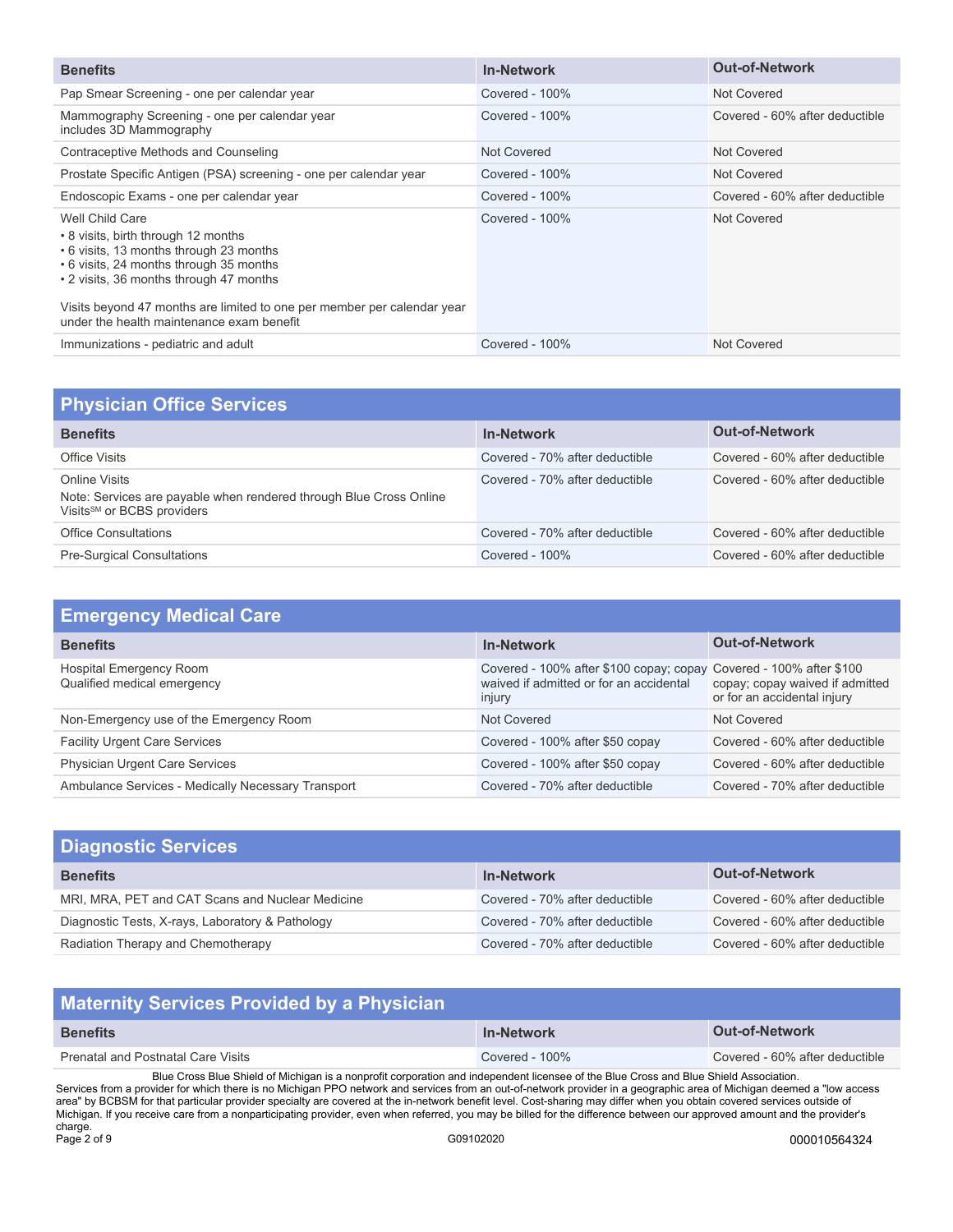| <b>Benefits</b>           | <b>In-Network</b>              | Out-of-Network                 |
|---------------------------|--------------------------------|--------------------------------|
| Delivery and Nursery Care | Covered - 70% after deductible | Covered - 60% after deductible |

### **Hospital Care** \* You have Blue Distinction Specialty Care Benefits (BDSC), please refer to the BDSC page for specific cost share information

| <b>Benefits</b>                                                                                      | <b>In-Network</b>              | <b>Out-of-Network</b>          |
|------------------------------------------------------------------------------------------------------|--------------------------------|--------------------------------|
| Semi-Private Room, Inpatient Physician Care, General Nursing Care,<br>Hospital Services and Supplies | Covered - 70% after deductible | Covered - 60% after deductible |
| Inpatient Medical Care                                                                               | Covered - 70% after deductible | Covered - 60% after deductible |

| <b>Alternatives to Hospital Care</b>                                         |                                |                                |
|------------------------------------------------------------------------------|--------------------------------|--------------------------------|
| <b>Benefits</b>                                                              | <b>In-Network</b>              | <b>Out-of-Network</b>          |
| Hospice Care                                                                 | Covered - 100%                 | Covered - $100\%$              |
| Home Health Care                                                             | Covered - 70% after deductible | Covered - 70% after deductible |
| <b>Skilled Nursing</b><br>Limited to a maximum of 120 days per calendar year | Covered - 70% after deductible | Covered - 70% after deductible |

### **Surgical Services** \* You have Blue Distinction Specialty Care Benefits (BDSC), please refer to the BDSC page for specific cost share information

| <b>Benefits</b>                              | <b>In-Network</b>              | <b>Out-of-Network</b>          |
|----------------------------------------------|--------------------------------|--------------------------------|
| Surgery (includes related surgical services) | Covered - 70% after deductible | Covered - 60% after deductible |
| Sterilization                                | Not Covered                    | Not Covered                    |
| excludes reversal sterilization              |                                |                                |

| <b>Human Organ Transplants</b>                                                                                                                |                                |                                                |
|-----------------------------------------------------------------------------------------------------------------------------------------------|--------------------------------|------------------------------------------------|
| <b>Benefits</b>                                                                                                                               | <b>In-Network</b>              | <b>Out-of-Network</b>                          |
| Specified Organ Transplants<br>In designated facilities only, when coordinated through BCBSM Human<br>Organ Transplant Program (800-242-3504) | Covered - $100\%$              | Not covered except in designated<br>facilities |
| Kidney, Cornea, Bone Marrow and Skin                                                                                                          | Covered - 70% after deductible | Covered - 60% after deductible                 |

| <b>Behavioral Health Services (Mental Health and Substance Use Disorder)</b>                      |                                                                  |                                                                  |  |
|---------------------------------------------------------------------------------------------------|------------------------------------------------------------------|------------------------------------------------------------------|--|
| <b>Benefits</b>                                                                                   | <b>In-Network</b>                                                | <b>Out-of-Network</b>                                            |  |
| Inpatient Mental Health Care and Substance Use Disorder Treatment                                 | Covered - 70% after deductible                                   | Covered - 60% after deductible                                   |  |
| Outpatient Mental Health Care and Substance Use Disorder Treatment<br>• Online Mental Health Care | Covered - 70% after deductible<br>Covered - 70% after deductible | Covered - 60% after deductible<br>Covered - 60% after deductible |  |

Blue Cross Blue Shield of Michigan is a nonprofit corporation and independent licensee of the Blue Cross and Blue Shield Association. Services from a provider for which there is no Michigan PPO network and services from an out-of-network provider in a geographic area of Michigan deemed a "low access area" by BCBSM for that particular provider specialty are covered at the in-network benefit level. Cost-sharing may differ when you obtain covered services outside of Michigan. If you receive care from a nonparticipating provider, even when referred, you may be billed for the difference between our approved amount and the provider's charge.<br>Page 3 of 9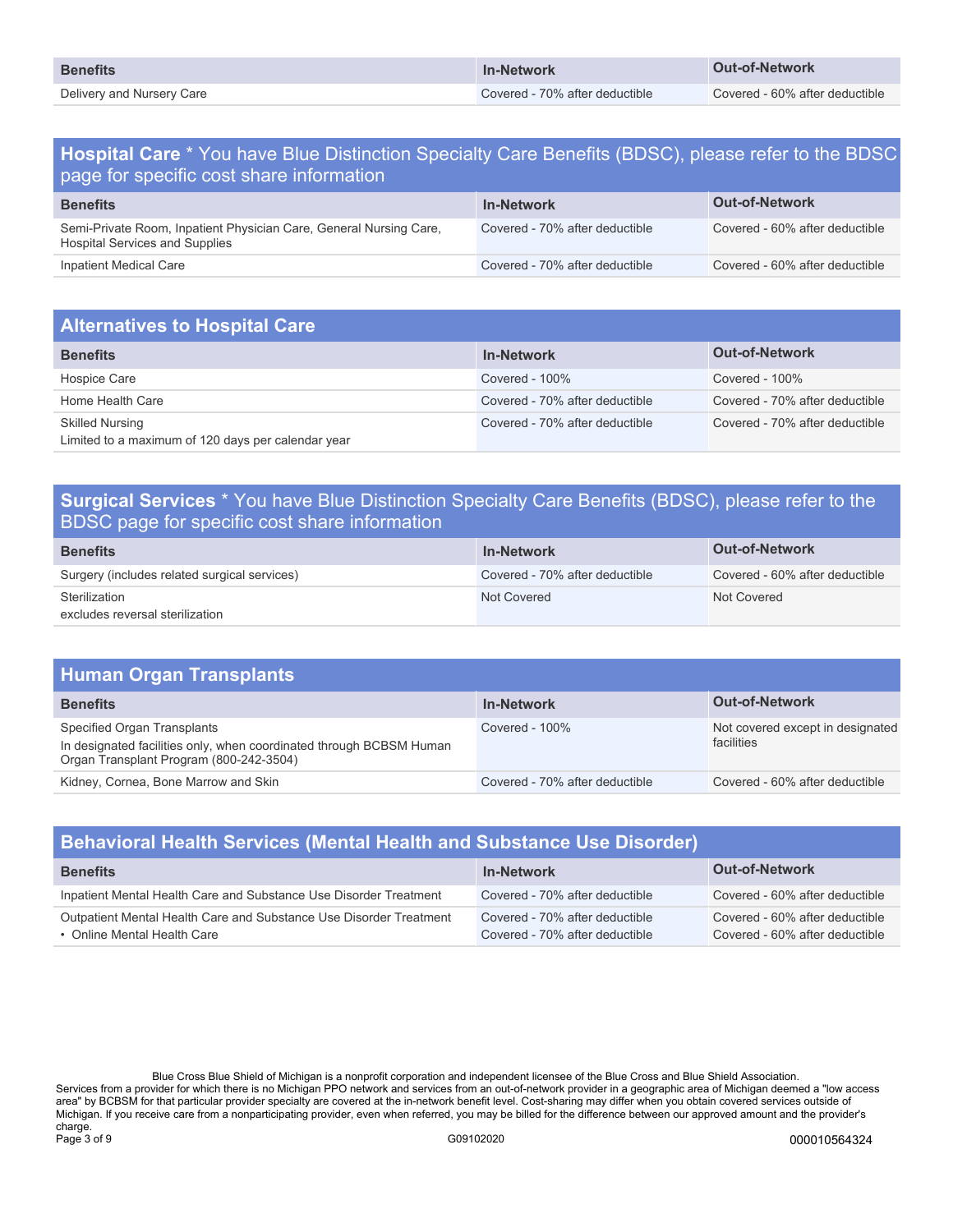| Autism Spectrum Disorders, Diagnoses and Treatment - Up to and including age 18                                                                                                                                                                                                |                                |                                |  |
|--------------------------------------------------------------------------------------------------------------------------------------------------------------------------------------------------------------------------------------------------------------------------------|--------------------------------|--------------------------------|--|
| <b>Benefits</b>                                                                                                                                                                                                                                                                | <b>In-Network</b>              | <b>Out-of-Network</b>          |  |
| Applied Behavioral Analysis (ABA)<br>Pre-authorization required<br><b>Note:</b> Diagnosis of an autism spectrum disorder and a treatment<br>recommendation for ABA services must be obtained by an approved<br>autism evaluation center (AAEC) prior to seeking ABA treatment. | Covered - 70% after deductible | Covered - 60% after deductible |  |
| Physical, Occupational and Speech Therapy<br>Physical, Occupational and Speech therapy with an autism diagnosis is<br>unlimited                                                                                                                                                | Covered - 70% after deductible | Covered - 60% after deductible |  |
| <b>Nutritional Counseling</b>                                                                                                                                                                                                                                                  | Covered - 70% after deductible | Covered - 60% after deductible |  |

| <b>Other Covered Services</b>                                                           |                                |                                |
|-----------------------------------------------------------------------------------------|--------------------------------|--------------------------------|
| <b>Benefits</b>                                                                         | <b>In-Network</b>              | <b>Out-of-Network</b>          |
| Cardiac Rehabilitation                                                                  | Covered - 70% after deductible | Covered - 60% after deductible |
| Chiropractic Spinal Manipulation<br>Limited to a maximum of 24 visits per calendar year | Covered - 70% after deductible | Covered - 60% after deductible |
| Durable Medical Equipment                                                               | Covered - 70% after deductible | Covered - 70% after deductible |
| Prosthetic and Orthotic Devices                                                         | Covered - 70% after deductible | Covered - 70% after deductible |
| <b>Private Duty Nursing Care</b>                                                        | Covered - 50%                  | Covered - 50% after deductible |
| Allergy Testing and Therapy                                                             | Covered - 100%                 | Covered - 60% after deductible |

| <b>Therapy Services</b>                   |                                |                                |
|-------------------------------------------|--------------------------------|--------------------------------|
| <b>Benefits</b>                           | <b>In-Network</b>              | <b>Out-of-Network</b>          |
| Physical, Occupational and Speech Therapy | Covered - 70% after deductible | Covered - 60% after deductible |

# **Blue Distinction Specialty Care**

**Blue Distinction Centers** identifies facilities that demonstrate proven expertise in delivering safe, effective, high-quality care for select specialty procedures.

**Blue Distinction Centers+** are Blue Distinction Centers that are also recognized for their expertise and cost-efficiency in delivering safe, effective, highquality specialty care.

| <b>Specialty</b>         | <b>BDC Plus Center</b> | <b>BDC Center</b>   | <b>In-Network</b>   | <b>Out-of-Network</b> |
|--------------------------|------------------------|---------------------|---------------------|-----------------------|
| <b>Bariatric Surgery</b> | Covered - 70% after    | Covered - 70% after | Covered - 60% after | Covered - 60% after   |
|                          | deductible             | deductible          | deductible          | deductible            |

Blue Cross Blue Shield of Michigan is a nonprofit corporation and independent licensee of the Blue Cross and Blue Shield Association. Services from a provider for which there is no Michigan PPO network and services from an out-of-network provider in a geographic area of Michigan deemed a "low access area" by BCBSM for that particular provider specialty are covered at the in-network benefit level. Cost-sharing may differ when you obtain covered services outside of Michigan. If you receive care from a nonparticipating provider, even when referred, you may be billed for the difference between our approved amount and the provider's charge.<br>Page 4 of 9 Page 4 of 9 G09102020 000010564324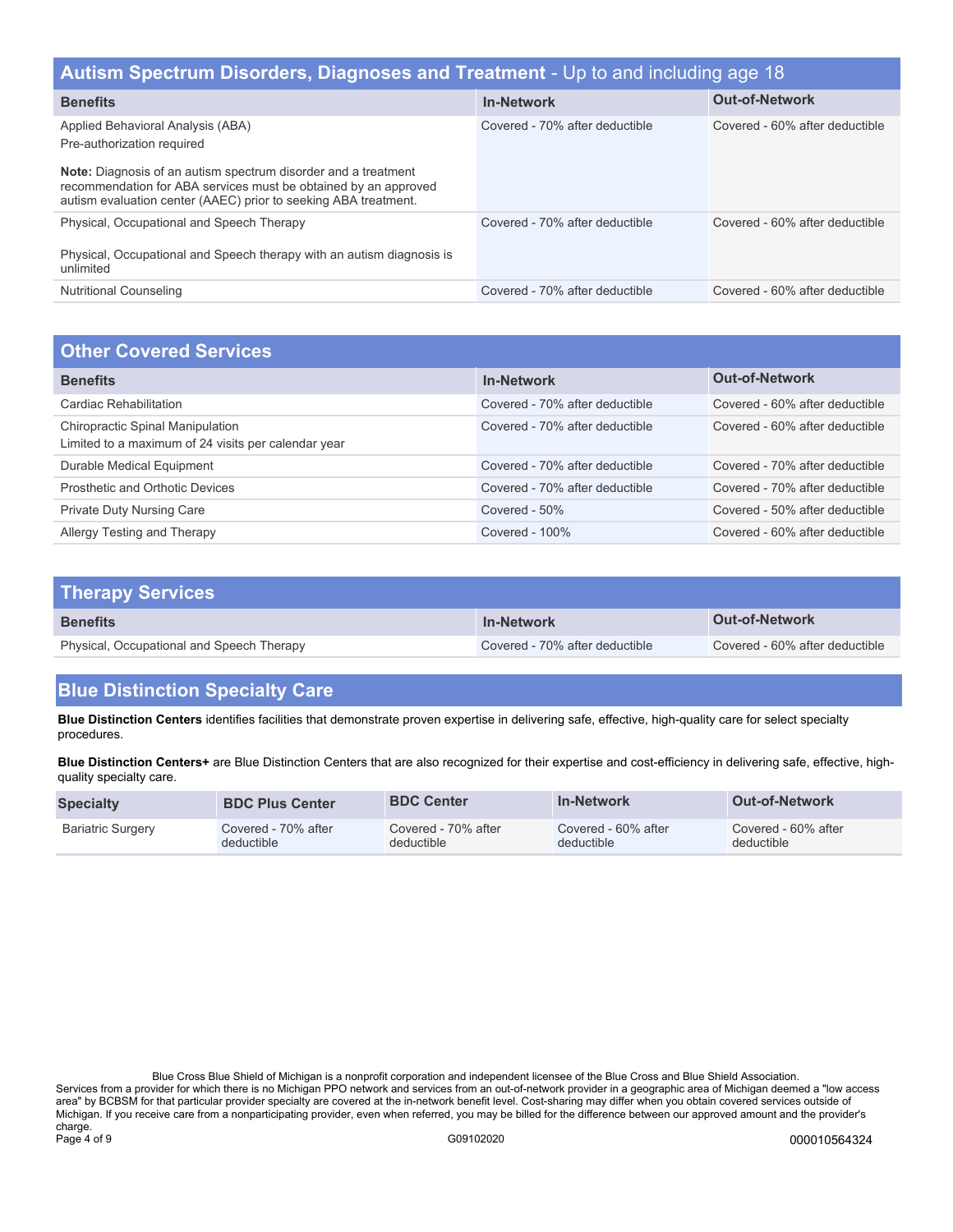

## **Michigan Catholic Conference Group Number: 71755 Package Code(s): 020 Section Code(s): 1000 Hearing Care Coverage Effective Date: 01/01/2018 Benefits-at-a-glance**

This is intended as an easy-to-read summary and provides only a general overview of your benefits. It is not a contract. Additional limitations and exclusions may apply. Payment amounts are based on BCBSM's approved amount, less any applicable deductible and/or copay. If there is a discrepancy between this Benefits-at-a-Glance and any applicable plan document, the plan document will control.

BCBSM provides administrative claims services only. Your employer or plan sponsor is financially responsible for claims.

### **Covered services**

**To be payable, hearing care benefits must be received from a participating provider and in the order listed.** 

| <b>Benefits</b>                                                                                                        | <b>Participating Provider</b> | <b>Non-Participating Provider</b> |
|------------------------------------------------------------------------------------------------------------------------|-------------------------------|-----------------------------------|
| <b>Frequency Limitation</b>                                                                                            | Once every 36 months          |                                   |
| Audiometric Exam                                                                                                       | Covered - 100%                | Not Covered                       |
| Hearing Aid Evaluation                                                                                                 | Covered - $100\%$             | Not Covered                       |
| Hearing Aid                                                                                                            | Covered - $100\%$             | Not Covered                       |
| Member may be responsible for the difference in cost between our<br>approved amount and the charge of the hearing aid. |                               |                                   |
| <b>Hearing Aid Conformity Test</b>                                                                                     | Covered - $100\%$             | Not Covered                       |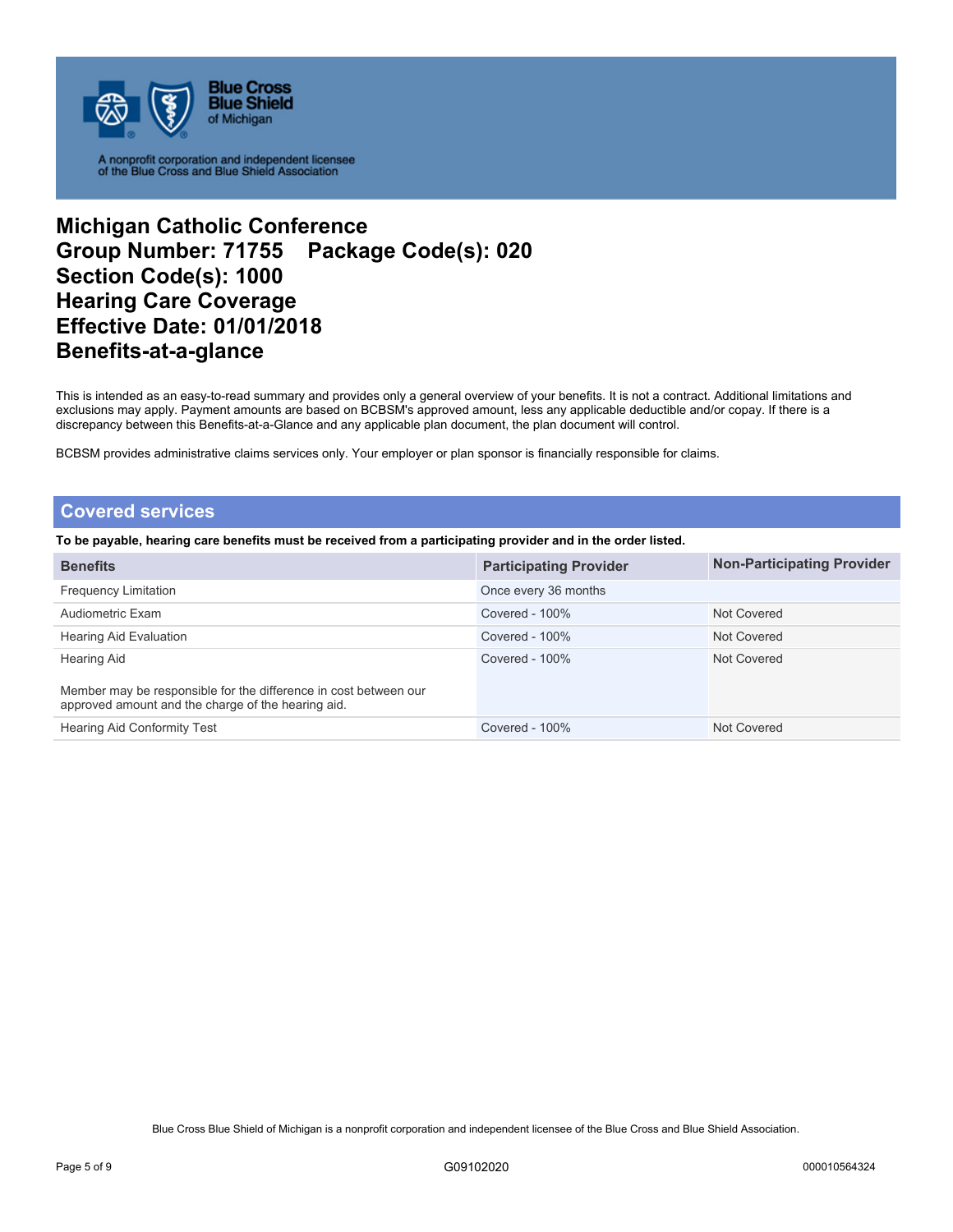

## **Michigan Catholic Conference Group Number: 71755 Package Code(s): 020 Section Code(s): 1000 Prescription Drugs Effective Date: 01/01/2021 Benefits-at-a-glance**

This is intended as an easy-to-read summary and provides only a general overview of your benefits. It is not a contract. Additional limitations and exclusions may apply. Payment amounts are based on BCBSM's approved amount, less any applicable deductible and/or copay. If there is a discrepancy between this Benefits-at-a-Glance and any applicable plan document, the plan document will control.

BCBSM provides administrative claims services only. Your employer or plan sponsor is financially responsible for claims.

Your prescription drug copays, including mail order copays, may be subject to the same annual out-of-pocket maximum required under your medical coverage.

| Member's responsibility (copays and coinsurance amounts)                                                                                                                                                                                                                                                                                                   |                                                                                                                                                                                                                                                                                                                                                                                                                       |
|------------------------------------------------------------------------------------------------------------------------------------------------------------------------------------------------------------------------------------------------------------------------------------------------------------------------------------------------------------|-----------------------------------------------------------------------------------------------------------------------------------------------------------------------------------------------------------------------------------------------------------------------------------------------------------------------------------------------------------------------------------------------------------------------|
| <b>Benefits</b>                                                                                                                                                                                                                                                                                                                                            | Coverage                                                                                                                                                                                                                                                                                                                                                                                                              |
| Out of Pocket Maximum                                                                                                                                                                                                                                                                                                                                      | \$2,350 per individual<br>\$4,200 per family                                                                                                                                                                                                                                                                                                                                                                          |
| Retail - 30 day supply                                                                                                                                                                                                                                                                                                                                     | \$15 copay - Generic drugs<br>\$50 copay - Preferred brand drugs<br>\$100 copay - Non-Preferred brand drugs<br>Prescriptions and refills obtained from a non-network pharmacy are<br>reimbursed at 75% of the approved amount, less the member's copay.                                                                                                                                                               |
| Retail and Mail Order - 90 day supply                                                                                                                                                                                                                                                                                                                      | \$30 copay - Generic drugs<br>\$100 copay - Preferred brand drugs<br>\$200 copay - Non-Preferred brand drugs                                                                                                                                                                                                                                                                                                          |
| Specialty Drugs - 30 day supply<br><b>Exclusive Specialty Network:</b> We only cover specialty drugs when obtained<br>from our exclusive specialty pharmacy network. Covered drugs will be subject<br>to the member's cost-share requirements. If a member obtains specialty drugs<br>from any other provider, they may be responsible for the total cost. | Retail:<br>\$15 copay - Generic drugs<br>\$50 copay - Preferred brand drugs<br>\$100 copay - Non-Preferred brand drugs<br>Mail Order:<br>\$30 copay - Generic drugs<br>\$100 copay - Preferred brand drugs<br>\$200 copay - Non-Preferred brand drugs<br>Members are restricted to a 30 day supply at both retail and mail order<br>and certain specialty drugs are limited to only a 15 day supply for each<br>fill. |
| Adult and childhood select preventive immunizations as recommended by the<br>USPSTF, ACIP, HRSA or other sources as recognized by BCBSM that are in<br>compliance with the provisions of the PPACA                                                                                                                                                         | Covered - 100%                                                                                                                                                                                                                                                                                                                                                                                                        |
| <b>Additional Services</b>                                                                                                                                                                                                                                                                                                                                 |                                                                                                                                                                                                                                                                                                                                                                                                                       |
| Oral and Injectable Contraceptives                                                                                                                                                                                                                                                                                                                         | <b>Not Covered</b>                                                                                                                                                                                                                                                                                                                                                                                                    |
| <b>Smoking Cessation Drugs</b>                                                                                                                                                                                                                                                                                                                             | Covered                                                                                                                                                                                                                                                                                                                                                                                                               |
| <b>Weight Loss Drugs</b>                                                                                                                                                                                                                                                                                                                                   | Covered                                                                                                                                                                                                                                                                                                                                                                                                               |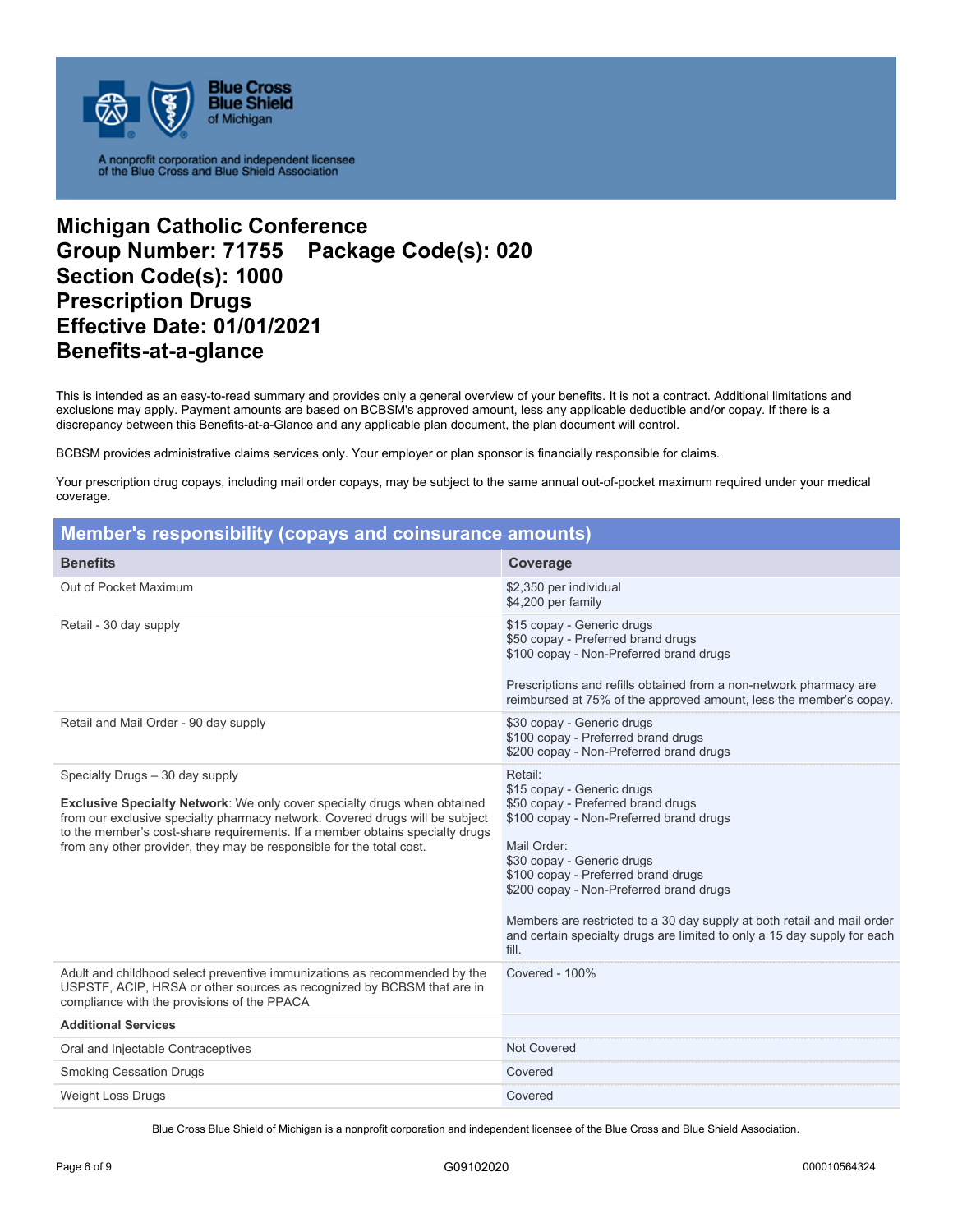| <b>Benefits</b>          | Coverage                                                                                                                                                                                                                                                                                                                                                 |
|--------------------------|----------------------------------------------------------------------------------------------------------------------------------------------------------------------------------------------------------------------------------------------------------------------------------------------------------------------------------------------------------|
| <b>Impotency Drugs</b>   | Covered                                                                                                                                                                                                                                                                                                                                                  |
| <b>Infertility Drugs</b> | Not Covered                                                                                                                                                                                                                                                                                                                                              |
| <b>Diabetic Supplies</b> | Includes:<br>Select Diabetes Glucose Monitor:<br>\$50 copay<br>Needles/Syringes - Covered at 100% if an injectable prescription drug<br>was filled within the last 120 days under the BCBSM Rx benefit<br>Retail Test Strips and Lancets:<br>\$15 copay - Generic drugs<br>\$50 copay - Preferred brand drugs<br>\$100 copay - Non-Preferred brand drugs |
|                          | Mail Order Test Strips and Lancets:                                                                                                                                                                                                                                                                                                                      |
|                          | \$30 copay - Generic drugs<br>\$100 copay - Preferred brand drugs<br>\$200 copay - Non-Preferred brand drugs                                                                                                                                                                                                                                             |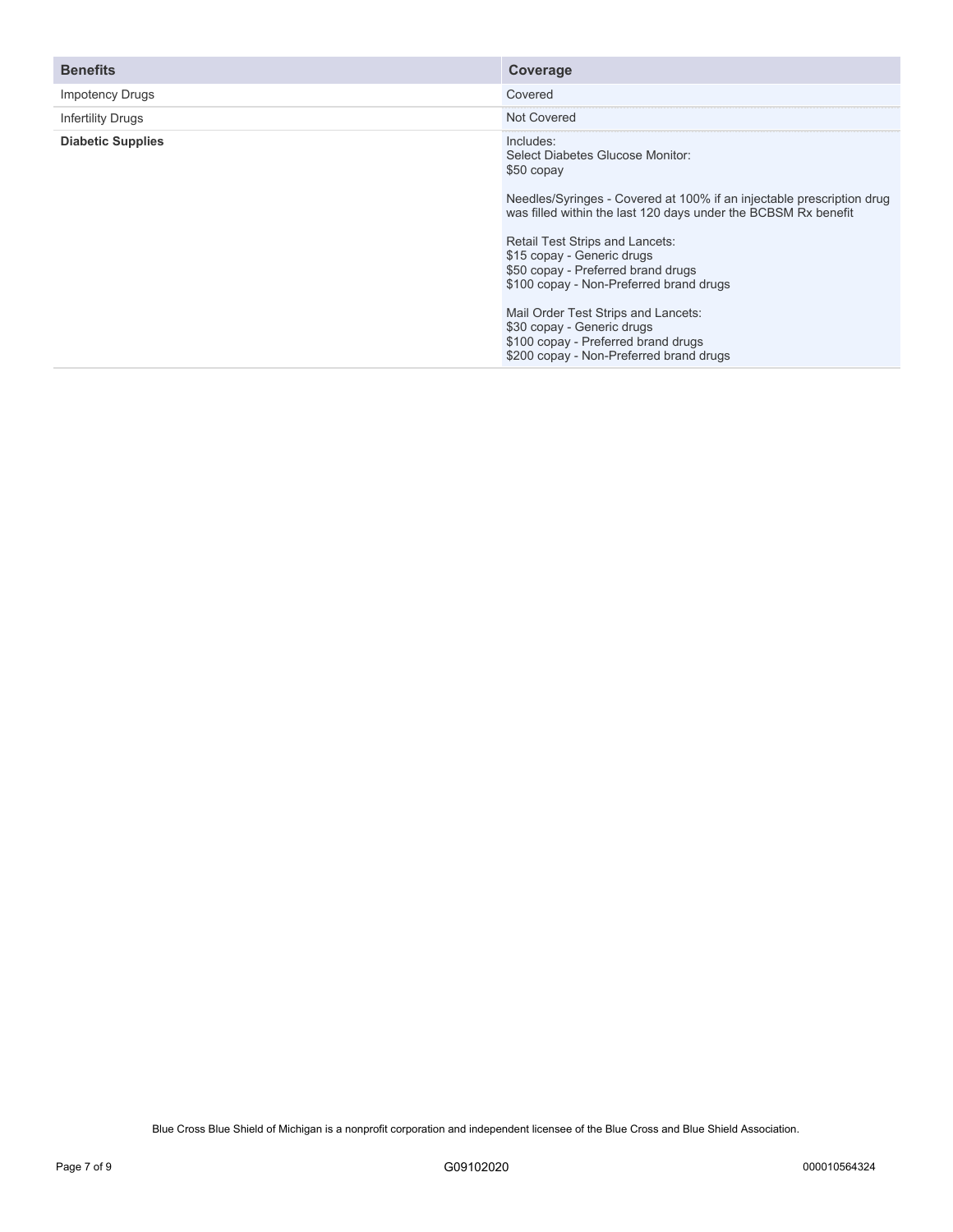

## **Michigan Catholic Conference Group Number: 71755 Package Code(s): 020 Section Code(s): 1000 Vision Coverage - Blue Signature VSP Exam Only Effective Date: 01/01/2021 Benefits-at-a-glance**

This is intended as an easy-to-read summary and provides only a general overview of your benefits. It is not a contract. Additional limitations and exclusions may apply. Payment amounts are based on BCBSM's approved amount, less any applicable deductible and/or copay. If there is a discrepancy between this Benefits-at-a-Glance and any applicable plan document, the plan document will control.

BCBSM provides administrative claims services only. Your employer or plan sponsor is financially responsible for claims.

Blue Vision benefits are provided by Vision Service Plan (VSP), the largest provider of vision care in the nation. VSP is an independent company providing vision benefit services for Blues members. To find a VSP doctor, call **1-800-877-7195** or log on to the VSP Web site at **vsp.com**.

### **Value added discounts**

Laser VisionCare<sup>sM</sup> – VSP has contracted with many of the nation's finest laser surgery facilities and doctors, offering you a discount off PRK and LASIK surgeries, available through contracted laser centers. Visit VSP's Web site at **vsp.com** to learn more about this exciting program. **Prescription glasses** – Your plan provides unlimited use of the 20 percent discount on glasses as long as an eye exam has been performed in the last 12 months.

**Contact lenses** – VSP also offers valuable savings on annual supplies of certain brands of contacts. Visit **vsp.com** or ask your doctor for details.

#### **Locating your VSP network doctor**

When you obtain services from a VSP network doctor, you get the most value from your VSP benefit. VSP offers two convenient ways to locate a VSP doctor near your home or office, or to verify your doctor is a VSP network doctor:

• Visit the VSP Web site at **vsp.com** 

• Call VSP Member Services at **1-800-877-7195** 

| Member's responsibility (copayments) |                           |                                             |  |
|--------------------------------------|---------------------------|---------------------------------------------|--|
| <b>Benefits</b>                      | <b>VSP Network Doctor</b> | <b>Non-VSP Provider</b>                     |  |
| Eve Exam                             | \$25 copay                | Reimbursement up to \$35 less<br>\$25 copay |  |
| Lenses and/or frames                 | Not applicable            | Not applicable                              |  |

| Eye exams                                                                                                                                                                                     |                           |                                                       |
|-----------------------------------------------------------------------------------------------------------------------------------------------------------------------------------------------|---------------------------|-------------------------------------------------------|
| <b>Benefits</b>                                                                                                                                                                               | <b>VSP Network Doctor</b> | <b>Non-VSP Provider</b>                               |
| Complete eye exam by an ophthalmologist or optometrist. The exam<br>includes refraction, glaucoma testing and other tests necessary to<br>determine the overall visual health of the patient. | Covered - \$25 copay      | Covered - reimbursement up to<br>\$35 less \$25 copay |
|                                                                                                                                                                                               | Once every 12 months      |                                                       |